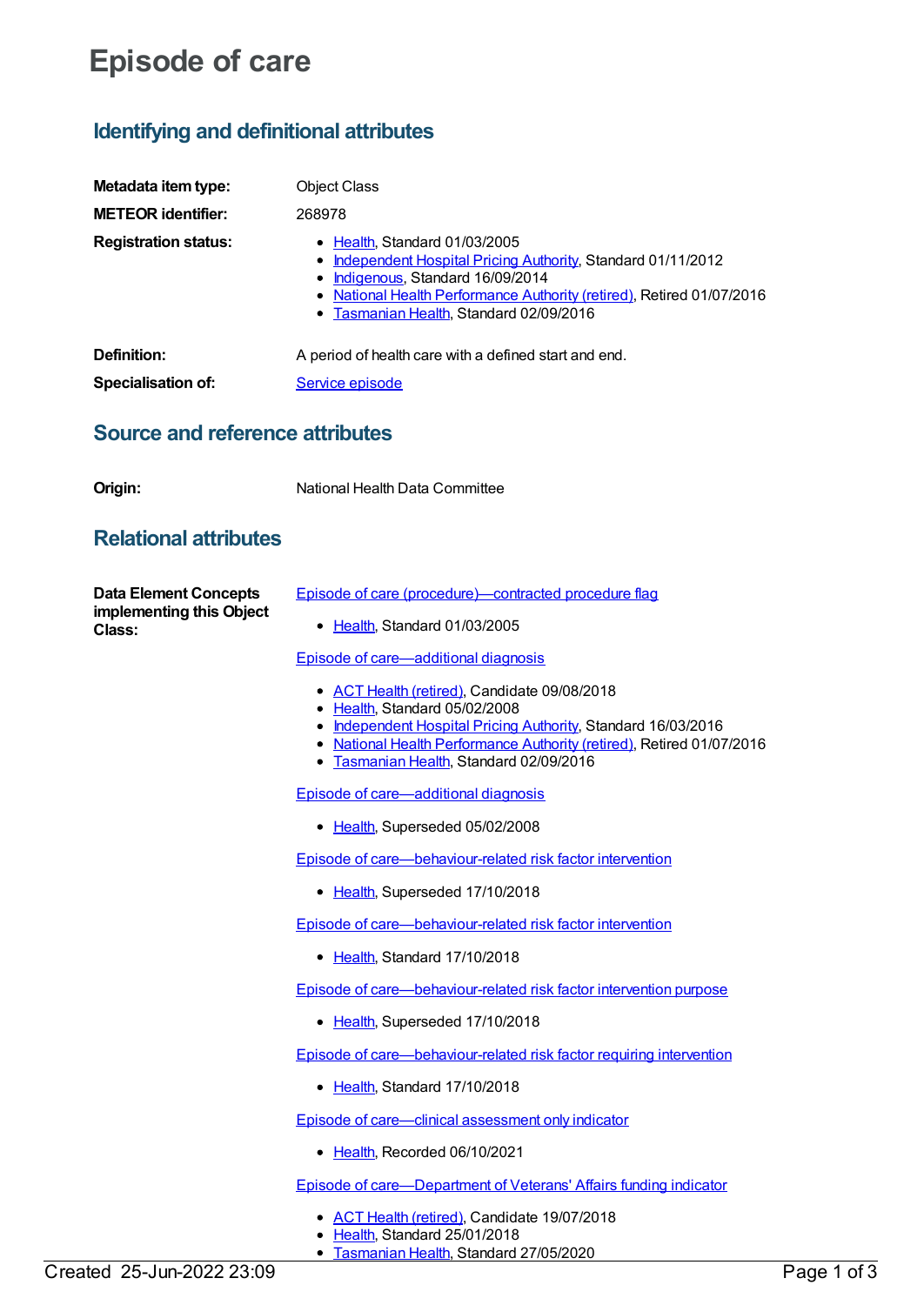Episode of [care—episode](https://meteor.aihw.gov.au/content/447028) identifier

**[Tasmanian](https://meteor.aihw.gov.au/RegistrationAuthority/15) Health, Standard 08/12/2016** 

Episode of [care—expected](https://meteor.aihw.gov.au/content/269398) principal source of funding

• [Health](https://meteor.aihw.gov.au/RegistrationAuthority/12), Superseded 29/11/2006

Episode of care—FIHS psychosocial [complications](https://meteor.aihw.gov.au/content/653293) indicator

• [Health](https://meteor.aihw.gov.au/RegistrationAuthority/12), Superseded 23/12/2020

Episode of care—FIHS psychosocial [complications](https://meteor.aihw.gov.au/content/730875) indicator

• [Health](https://meteor.aihw.gov.au/RegistrationAuthority/12), Standard 23/12/2020

Episode of care—first service delivery date [\(community](https://meteor.aihw.gov.au/content/269827) setting)

• [Health](https://meteor.aihw.gov.au/RegistrationAuthority/12), Standard 01/03/2005

Episode of [care—funding](https://meteor.aihw.gov.au/content/269561) eligibility indicator

- [Health](https://meteor.aihw.gov.au/RegistrationAuthority/12), Standard 01/03/2005
- [Independent](https://meteor.aihw.gov.au/RegistrationAuthority/3) Hospital Pricing Authority, Standard 01/11/2012

Episode of [care—inter-hospital](https://meteor.aihw.gov.au/content/647112) contracted patient status

- ACT Health [\(retired\)](https://meteor.aihw.gov.au/RegistrationAuthority/9), Candidate 09/08/2018
- Elealth, Standard 05/10/2016

Episode of [care—inter-hospital](https://meteor.aihw.gov.au/content/269715) contracted patient status

• [Health](https://meteor.aihw.gov.au/RegistrationAuthority/12), Superseded 05/10/2016

Episode of [care—mental](https://meteor.aihw.gov.au/content/575242) health care phase

• [Independent](https://meteor.aihw.gov.au/RegistrationAuthority/3) Hospital Pricing Authority, Standard 15/10/2014

Episode of [care—mental](https://meteor.aihw.gov.au/content/621493) health care phase

- [Health](https://meteor.aihw.gov.au/RegistrationAuthority/12), Superseded 25/01/2018
- [Independent](https://meteor.aihw.gov.au/RegistrationAuthority/3) Hospital Pricing Authority, Standard 16/03/2016

Episode of [care—mental](https://meteor.aihw.gov.au/content/575275) health intervention type

- Elealth, Recorded 20/01/2015
- [Independent](https://meteor.aihw.gov.au/RegistrationAuthority/3) Hospital Pricing Authority, Standard 15/10/2014

Episode of [care—mental](https://meteor.aihw.gov.au/content/727341) health legal status

• [Health](https://meteor.aihw.gov.au/RegistrationAuthority/12), Standard 20/01/2021

Episode of [care—mental](https://meteor.aihw.gov.au/content/542158) health legal status

- ACT Health [\(retired\)](https://meteor.aihw.gov.au/RegistrationAuthority/9), Candidate 09/08/2018
- [Health](https://meteor.aihw.gov.au/RegistrationAuthority/12), Superseded 20/01/2021
- **[Tasmanian](https://meteor.aihw.gov.au/RegistrationAuthority/15) Health, Standard 20/12/2016**

Episode of [care—mental](https://meteor.aihw.gov.au/content/269785) health legal status

• [Health](https://meteor.aihw.gov.au/RegistrationAuthority/12), Superseded 07/03/2014

Episode of [care—mental](https://meteor.aihw.gov.au/content/653130) health phase of care

• [Health](https://meteor.aihw.gov.au/RegistrationAuthority/12), Standard 25/01/2018

Episode of [care—mental](https://meteor.aihw.gov.au/content/575248) health phase of care end date

- [Health](https://meteor.aihw.gov.au/RegistrationAuthority/12), Standard 28/02/2017
- [Independent](https://meteor.aihw.gov.au/RegistrationAuthority/3) Hospital Pricing Authority, Standard 15/10/2014

Episode of [care—mental](https://meteor.aihw.gov.au/content/575255) health phase of care start date